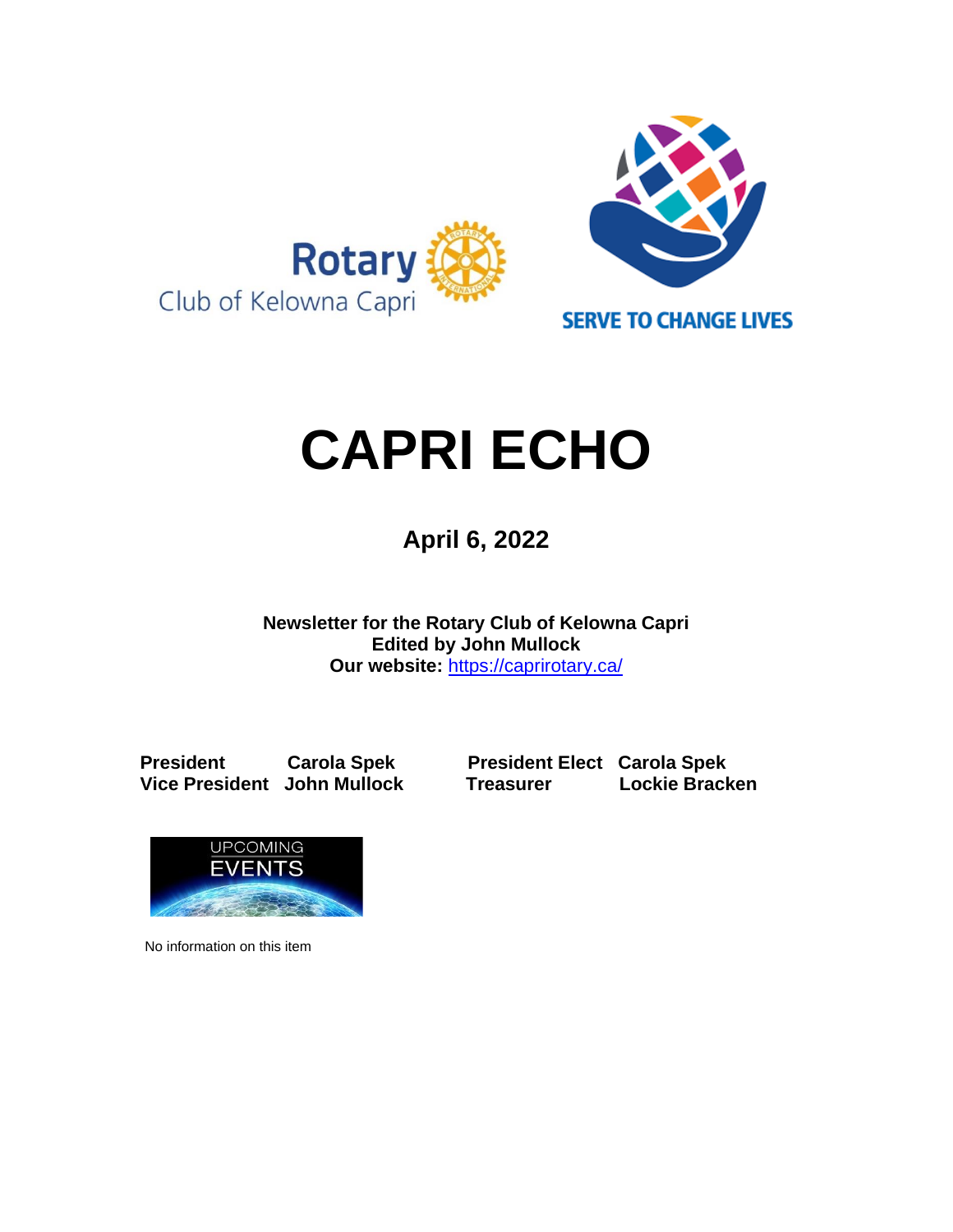## **WEEK'S ZOOM MEETING**

I have been away from Rotary Since March 11<sup>th</sup> because of surgery on March 16<sup>th</sup>. I will need to recover for another four weeks and so am limited to how long I can sit down. This will affect the time I have to prepare newsletters.

ZOOM meeting on March 10rd.

[https://www.dropbox.com/s/efzn1bl71guin39/](https://www.dropbox.com/s/efzn1bl71guin39/Rotary%20Club%20of%20Kelowna%20Zoom%20Meeting%20March%203.mp4?dl=0) [Rotary%20Club%20of%20Kelowna%20Zoom](https://www.dropbox.com/s/efzn1bl71guin39/Rotary%20Club%20of%20Kelowna%20Zoom%20Meeting%20March%203.mp4?dl=0) [%20Meeting%20March%203.mp4?dl=0](https://www.dropbox.com/s/efzn1bl71guin39/Rotary%20Club%20of%20Kelowna%20Zoom%20Meeting%20March%203.mp4?dl=0)

Denys Storozhuk was our guest speaker that night and his presentation outlined some of the issues the Ukraine is going through and some ways we could assist.



I have no information about meetings on March 17<sup>th</sup> or March 24<sup>th</sup>

I did attend the meeting on March  $31<sup>st</sup>$ 

[https://www.dropbox.com/s/velxxlb122u](https://www.dropbox.com/s/velxxlb122ua292/Rotary%20Club%20of%20Kelowna%20Zoom%20Meeting%20March%2031.mp4?dl=0) [a292/Rotary%20Club%20of%20Kelowna](https://www.dropbox.com/s/velxxlb122ua292/Rotary%20Club%20of%20Kelowna%20Zoom%20Meeting%20March%2031.mp4?dl=0) [%20Zoom%20Meeting%20March%2031](https://www.dropbox.com/s/velxxlb122ua292/Rotary%20Club%20of%20Kelowna%20Zoom%20Meeting%20March%2031.mp4?dl=0) .mp $4$ ?dl=0

### **SIGNS SIGNS EVERYWHERE THERE'S SIGNS**

You'd think that the part of the brain that used to remember phone numbers would take over remembering passwords! **But Noooo!!!** 

**Those who think** that the **COVID-19** vaccine will modify their **DNA** should see it as an opportunity.

Ever look at someone and think, "Why has no one hit you with a shovel yet?"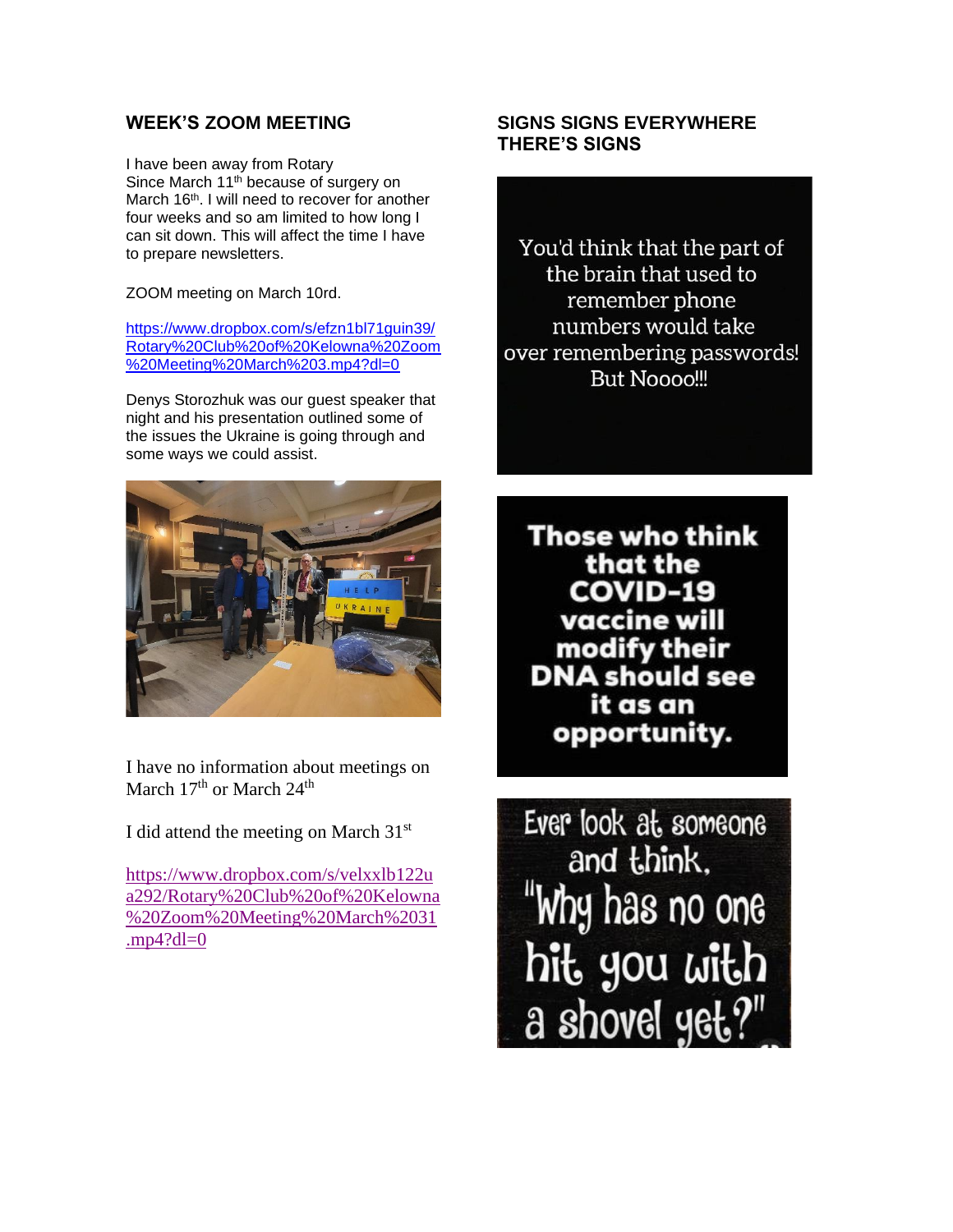

**New District Governor Designate -** the District nominating committee has selected a new District Governor Designate for this year, Tom Tochterman of the Rotary Club of Lake Chelan.

Tom has served as club President both in our district and in both a previous district (5030) and with his current club in Lake Chelan. He has served as Assistant Governor and is currently the chair for the Rotary Action Group for Endangered species.



**Sheriff –** Sheriff this week was Glenna. She did a fine job; it was a pleasure watching the five-dollar bills flutter down onto the table.

**Foundation Moment –** This is a simple and effective practice to keep our fellow Rotarians informed and educated about our Rotary Foundation.

Rotary Voices – A Rotaractor's Story Leaving Ukraine

As Rotaract representative Iryna Bushmina was in the car enroute to Vienna from her home country of Ukraine, she had the idea to mobilize ERIC - [Rotaract Europe.](https://www.facebook.com/RotaractEurope/?__cft__%5b0%5d=AZU5JV79PsNoNOIMvvW2Zd6BsGKd9RpA8OyfEUDDEdfGdd2pno0JJEW6h4ph1cKxXLFTiV69owIfO-eWmEmpagRRVFB-6oKzt79o9XdSPERX9i2D7oRMfb9Y02gDhcUK9084uwVasgYIoZLHZzg32E8Z&__tn__=kK-R)

Now her team of about 150 workers are working in four directions to provide aid to cities within Ukraine by:

- Distributing truthful information about the situation in Ukraine.
- Finding accommodations and hosts for Ukrainians in flight.
- Sending humanitarian aid.
- Securing financial support for those who need it.

Bushmina shares her experience here [https://on.rotary.org/3JjFRiW](https://on.rotary.org/3JjFRiW?fbclid=IwAR1gAU2kcVq4_g0lOO1_cX7eSHcn_IDWzet6rHzf9T_RzG9REU1KU8ZLgus)



We are working through Riipen and other connections with universities to get students who are studying at various levels to help with community projects for free. They love the idea of Hour4Our and are really becoming much more aware of the power of water as we figure out the financial model of raising money for Rotary to be used on projects directed to building Positive Peace. Monies raised by Hour4 our can be given to Capri Rotary club with oversight by both on a project at the Capri Rotary club would like to do.

We are building a one-page overview of the concept that can be given to some of the 84,000 charities that exist in Canada and who might align with the idea of building peace. We would of course also put that towards the District funding process.

If you would like to help with this idea in some way, I would love your participation and your ideas as we move towards working on building ourselves out as a Peace Building club.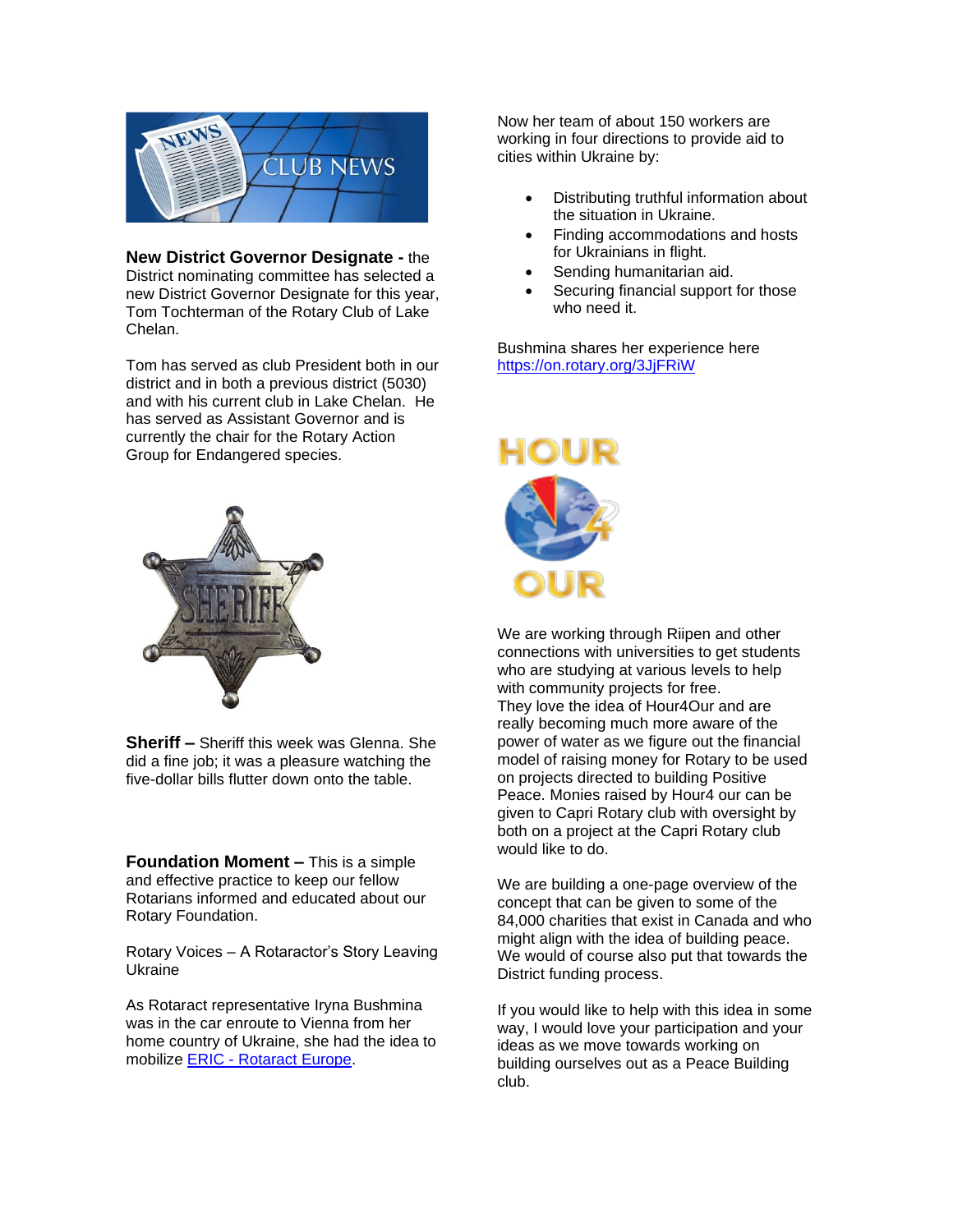





The gardens are calling.

#### **Andrew Johns Concert, Presented by The Rotary Club of Lake Country**

The Rotary Club of Lake Country is putting on a fundraiser at the Creekside Theatre! Please share with your club.

The link is live for the Andrew Johns Concert on June 11, 2022 at 7pm! Please share the information with friends and family and get your tickets early. The tickets are \$39.

[https://calendar.lakecountry.bc.ca/default](https://calendar.lakecountry.bc.ca/default/Detail/2022-06-11-1900-Andrew-Johns-Presented-by-the-Rotary-Club-of-Lake-) [/Detail/2022-06-11-1900-Andrew-Johns-](https://calendar.lakecountry.bc.ca/default/Detail/2022-06-11-1900-Andrew-Johns-Presented-by-the-Rotary-Club-of-Lake-)[Presented-by-the-Rotary-Club-of-Lake-](https://calendar.lakecountry.bc.ca/default/Detail/2022-06-11-1900-Andrew-Johns-Presented-by-the-Rotary-Club-of-Lake-)

Thanks! Kayla Caruana President 250-899-7400

#### **Theme for 2022-2023 -**



#### **Rotary District 5060 Websites –**

New District Website <https://rotary5060.org/>

Videos <https://vimeo.com/rotary5060>

End Polio <https://www.endpolio.org/resource-center>



### **THIS WEEK'S REGULAR MEETING**



Thursday, April 7 at 7 pm. The meeting will be a Hybrid Zoom meeting at Yanni's Grill.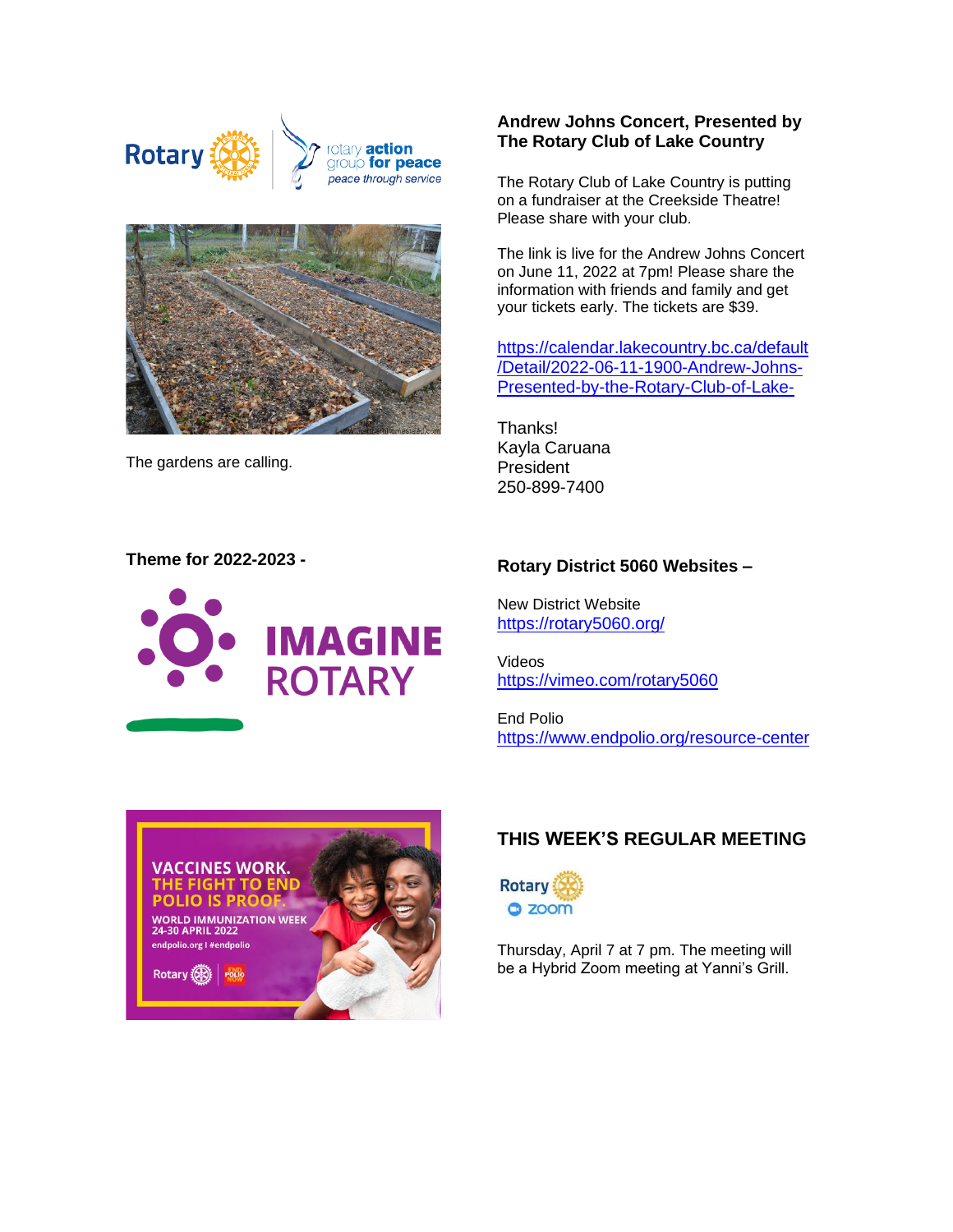## **HUMOUR**

Somehow I think this translates to sit your ass down





### **GUEST SPEAKER**

No guest speaker this week, well at least according to my notes.



# **GALLERY**



*Behind the Blister by Joeyjazz\_(Czech Republic)*